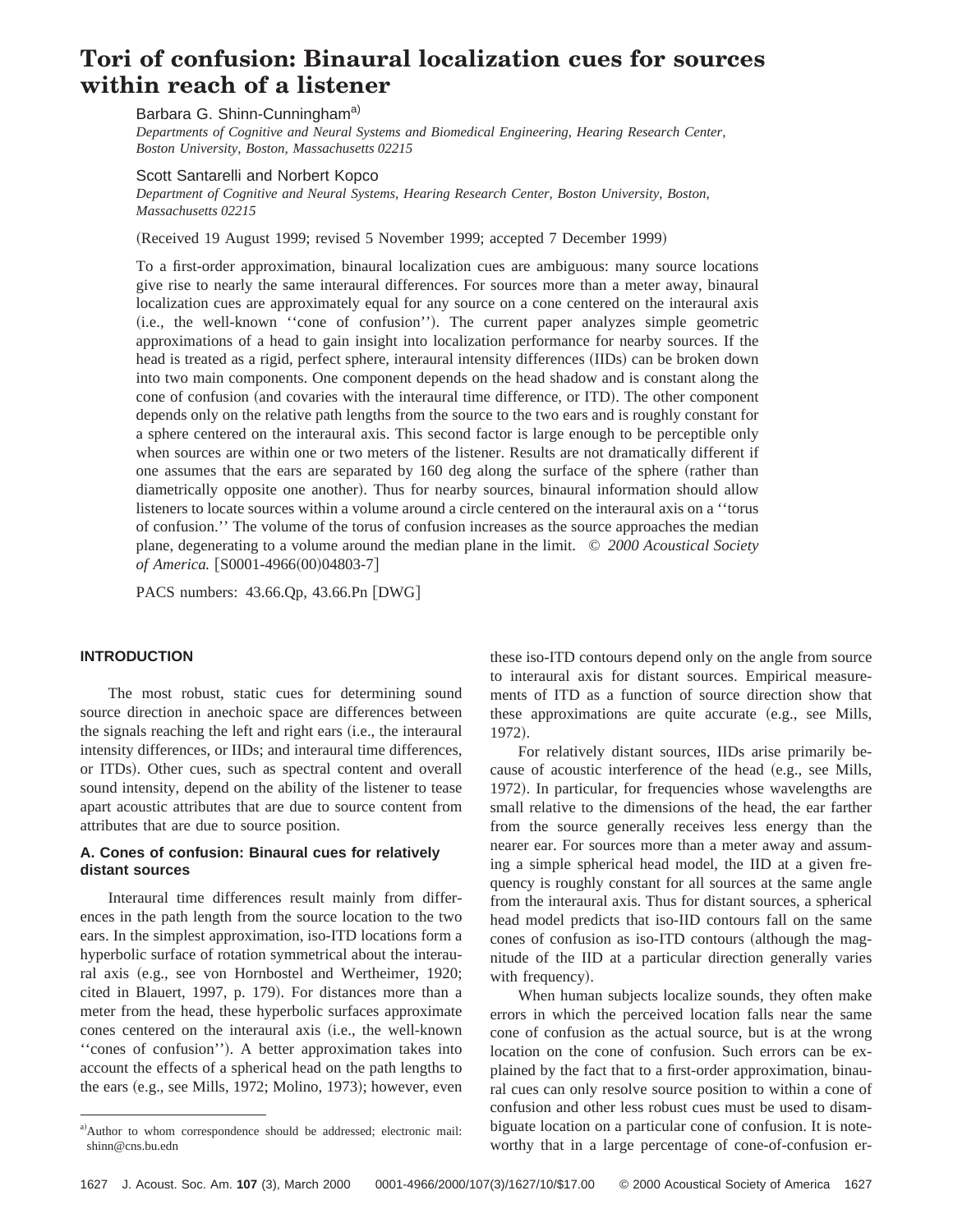rors, the perceived source location is near the true location mirrored about a vertical plane passing through the interaural axis, resulting in "front/back" confusions (e.g. see Makous and Middlebrooks, 1990; Wenzel *et al.*, 1993; Wightman and Kistler, 1999).

One cue for resolving this confusion is the spectrum of the signal reaching the eardrum, which varies with source position due to the acoustic effects of the head, pinnae, and torso (e.g., see Shaw, 1997). However, despite the fact that the spectrum of the signal at the eardrum also depends on the spectrum of the source signal itself, a number of experiments support the idea that a major cue for resolving cone-ofconfusion ambiguities is the spectral content of the signals reaching the eardrums (e.g., see Roffler and Butler, 1968; Butler and Planert, 1976; Butler and Humanski, 1992; Wenzel *et al.*, 1993; Gilkey and Anderson, 1995; Wightman and Kistler, 1997b; Hofman *et al.*, 1998; Kulkarni and Colburn, 1998).

ITD and IID cues are not perfectly constant for sources on the same cone of confusion because the ears are not diametrically opposed to one another, the head is not a perfect sphere, and the head and ears are not perfectly symmetric about the interaural axis (e.g., see Molino, 1973; Searle *et al.*, 1976; Searle *et al.*, 1976a; Middlebrooks *et al.*, 1989; Duda and Martens, 1998). Such asymmetries probably aid in localizing sound sources (e.g., see Searle *et al.*, 1976b). For instance, the pattern of IID across frequencies may help to resolve source location on a cone of confusion for distant sources (e.g., see Middlebrooks *et al.*, 1989; Duda, 1997; Wightman and Kistler, 1997b). However, such cues are not as robust or systematic as other binaural cues; they tend to be extremely complex functions of both frequency and source location (see discussions in Middlebrooks *et al.*, 1989; Wightman and Kistler, 1997a). Recent analysis suggests that torso reflections cause a peak in the IID between 2–5 kHz, with the frequency of the peak varying with angle around the interaural axis (Avendano *et al.*, 1999). This low-frequency IID peak is grossly front–back symmetric, a trait which may explain why front/back reversals are the most common coneof-confusion errors.

It is clear that binaural cues (particularly IIDs) arising from distant sources actually differ to some degree for different locations on the same cone of confusion. However, the variations in binaural cues on any given cone of confusion tend to be smaller and/or less consistent than the variations across different cones of confusion. Thus analyzing binaural cues for a simplified, symmetrical head model can provide insight into sound localization behavior by describing how gross binaural cues vary with source location.

# **B. Interaural intensity differences as a cue for source distance**

A number of researchers have previously pointed out that for a nearby point source, IIDs vary with source position differently than do ITDs. If one assumes that ITDs convey in which cone of confusion a source is contained (an angle that will be called the ''angle between the source cone and the interaural axis'' throughout this paper), then IIDs can be used to determine source distance (e.g., see Hartley and Fry,

1921; Firestone, 1930; Wightman and Firestone, 1930; Coleman, 1963; Hirsch, 1968; Molino, 1973; Brungart and Rabinowitz, 1996; Duda and Martens, 1998; Brungart and Durlach, 1999; Brungart and Rabinowitz, 1999). Due to limitations in available computational power, most early studies of the binaural differences arising from a point source near the listener were limited to a very restricted set of positions and frequencies (e.g., Hartley and Fry, 1921; Firestone, 1930; Wightman and Firestone, 1930; Hirsch, 1968; Molino, 1973). While these papers point out that IID cues can disambiguate source location once the ITD is known, they do not explicitly show how reliable IID spatial cues are or how these cues change with source location.

Recently, Duda and Martens (1998) and Brungart and Rabinowitz (1999) computed how the signals reaching a rigid spherical head vary with distance and direction of a point source. Both groups discuss the fact that IIDs provide distance information for nearby sources. Brungart and Rabinowitz (1999) further point out that the IID grows as the source moves lateral to the head, as well as increasing with frequency and decreasing with distance. In analyzing behavioral localization data for nearby sources, Brungart and Durlach (1999) show that the ability to judge source distance increases as source azimuth increases, consistent with the idea that the IID magnitude generally increases with source laterality. In a preliminary model of localization for nearby sources, Brungart (1998) assumes that IID decreases exponentially with source distance and that the exponent power increases with source azimuth. By taking into account the perceptual sensitivity to ITD and IID information, this model was able to predict an observed improvement in distance perception with increasing source azimuth for sources restricted to within 30 deg of the horizontal plane.

These studies demonstrate that IIDs provide unique information about source location for nearby sources, but that the amount of spatial information gained from the IID depends on the spatial position of the source. The current analysis shows quantitatively how IID depends on the angle between source cone and interaural axis and the distance of the source from the head. By calculating surfaces for which binaural cues are constant (and thereby specifying which source positions cannot be disambiguated on the basis of binaural cues), insight can be gained into sound source localization for nearby sources.

The analyses below examine how binaural cues vary with source location; however, they exclude any consideration of the acoustic effects of the shoulders, torso, or pinnae. Thus, while the current analyses may help to explain some aspects of sound localization for nearby sources, they cannot explain perceptual results that depend on these acoustic effects.

# **I. INTERAURAL DIFFERENCES FOR AN ACOUSTICALLY TRANSPARENT HEAD**

For a spherical head, interaural differences will vary with frequency. However, if one treats the head as acoustically transparent, interaural differences depend only on source position relative to the two ears and are independent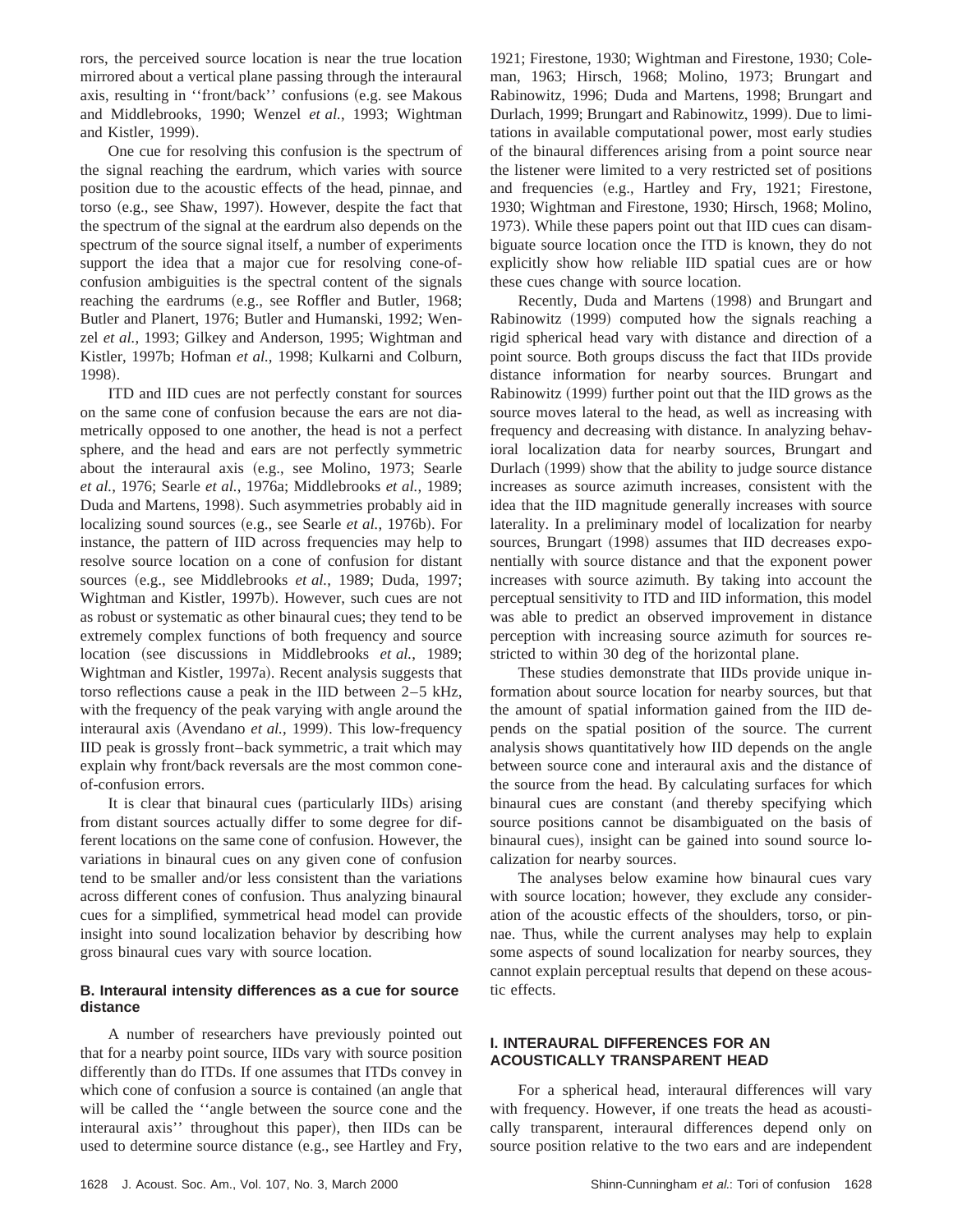of frequency. This section considers this simplified case in order to gain insight into more realistic approximations (treated in later sections).

#### **A. Interaural time differences**

Ignoring the acoustic effects of the head itself, the ITD  $\tau$ depends only on  $\Delta$ , the difference in the path lengths to the two ears. Specifically,

$$
\tau = \frac{\Delta}{c},\tag{1}
$$

where  $c$  is the speed of sound  $(343 \text{ m/s})$ . By definition, an iso-ITD surface for point receivers in free space is the locus of positions at which  $\Delta$  is constant. Assuming that two ears are located in a rectilinear coordinate system at (*r*,0,0) and  $(-r,0,0)$  (which puts the center of a head of radius *r* at the origin), this surface is given by

$$
\frac{4}{\Delta^2}x^2 - \frac{4}{4r^2 - \Delta^2}(y^2 + z^2) = 1.
$$
 (2)

These iso-ITD surfaces form the ''traditional'' cones of confusion (e.g., see Blauert, 1997).

The just-noticeable difference (JND) for ITD is roughly  $10-20$   $\mu$ s for a reference with 0 ITD and increases by roughly a factor of  $2-3$  for larger reference ITDs (e.g., see Durlach and Colburn, 1978). Of course, these JNDs measure the best performance that can be achieved in a simple discrimination experiment when there is no stimulus uncertainty (e.g., see Braida and Durlach, 1988). In fact, the ability to extract ITD information will generally be worse if the subject must attend to a large range of stimuli (e.g., see Koehnke and Durlach, 1989; Shinn-Cunningham et al., 1998). In order to gain insight into the spatial information conveyed by the ITD, one can compute the iso-ITD surfaces that should lead to detectable changes in ITD as a function of spatial location. The left side of Fig. 1 shows ITD contours spaced at  $50 - \mu s$ increments for an arbitrary plane containing the interaural axis.

One can see from the symmetry of Eq.  $(2)$  that the iso-ITD contours are three-dimensional surfaces formed by rotating the depicted one-dimensional contours around the interaural axis. ITD information should allow listeners to determine a sound source location to within the volume delineated by an adjacent pair of iso-ITD surfaces. The gray area on the left of the graph shows the cross section of such a volume taken through an arbitrary plane containing the interaural axis for a source at the position labeled  $\cdot$   $\circ$ .'' Of course, if the head were not acoustically transparent, the path from source to ear would not always be direct (i.e., sound would have to travel around the head) and the sound wave would be reflected and diffracted by the head. As a result, the acoustically transparent head analysis generally underestimates ITDs.

#### **B. Interaural intensity differences**

The IIDs that occur for sound sources very close to the listener help to disambiguate source positions that result in



FIG. 1. Iso-ITD and iso-IID contours as a function of spatial location for an acoustically transparent head. The left side of the figure shows iso-ITD contours spaced every 50  $\mu$ s. The right side of the figure shows iso-IID contours spaced every 1 dB. By symmetry, these contours are identical for any arbitrary plane containing the two ears (small circles). All spatial units are in meters. The abscissa is parallel to the interaural axis and the ordinate perpendicular to the interaural axis. The gray filled areas show the regions of space that are consistent with the ITD for a source at the position marked by ''O'' and the IID for a source at the position marked by '' $\times$ .'' The dashed line repeats the iso-ITD contours that delineate the ''cone of confusion'' for the source at " $\times$ ." The intersection of the area enclosed by these dashed lines and the filled area on the right are the only locations consistent with both ITD and IID cues for a source at " $\times$ ."

nearly identical ITD values. Like ITDs, IIDs restrict source location to a two-dimensional surface. For sources near the head, iso-IID surfaces differ from iso-ITD surfaces and thus provide unique information about source position.

One major component of the IID for nearby sources arises due to differences between the path lengths to the two ears. The energy transmitted to a point in space from a uniformly radiating point source is inversely proportional to the square of the distance from the source. Assume that the ''left'' and ''right'' point receivers are located at distances of  $d<sub>L</sub>$  and  $d<sub>R</sub>$ , respectively, from a uniformly radiating point source. Then the square of the ratio  $d_L/d_R$  equals the ratio of the intensity reaching the right receiver over the intensity reaching the left receiver. The resulting IID will be constant for all positions at which the ratio  $k=d_L/d_R$  is constant. The IID  $\alpha$  (in dB) is given by

$$
\alpha = 20 \log_{10} k. \tag{3}
$$

Again assuming that two ears are located at  $(r,0,0)$  and  $(-r,0,0)$ , the iso-IID surfaces are given by

$$
(x - x_{\alpha})^2 + y^2 + z^2 = d_{\alpha}^2,
$$
  

$$
x_{\alpha} = -r \frac{(1 + k^2)}{(1 - k^2)},
$$
 (4)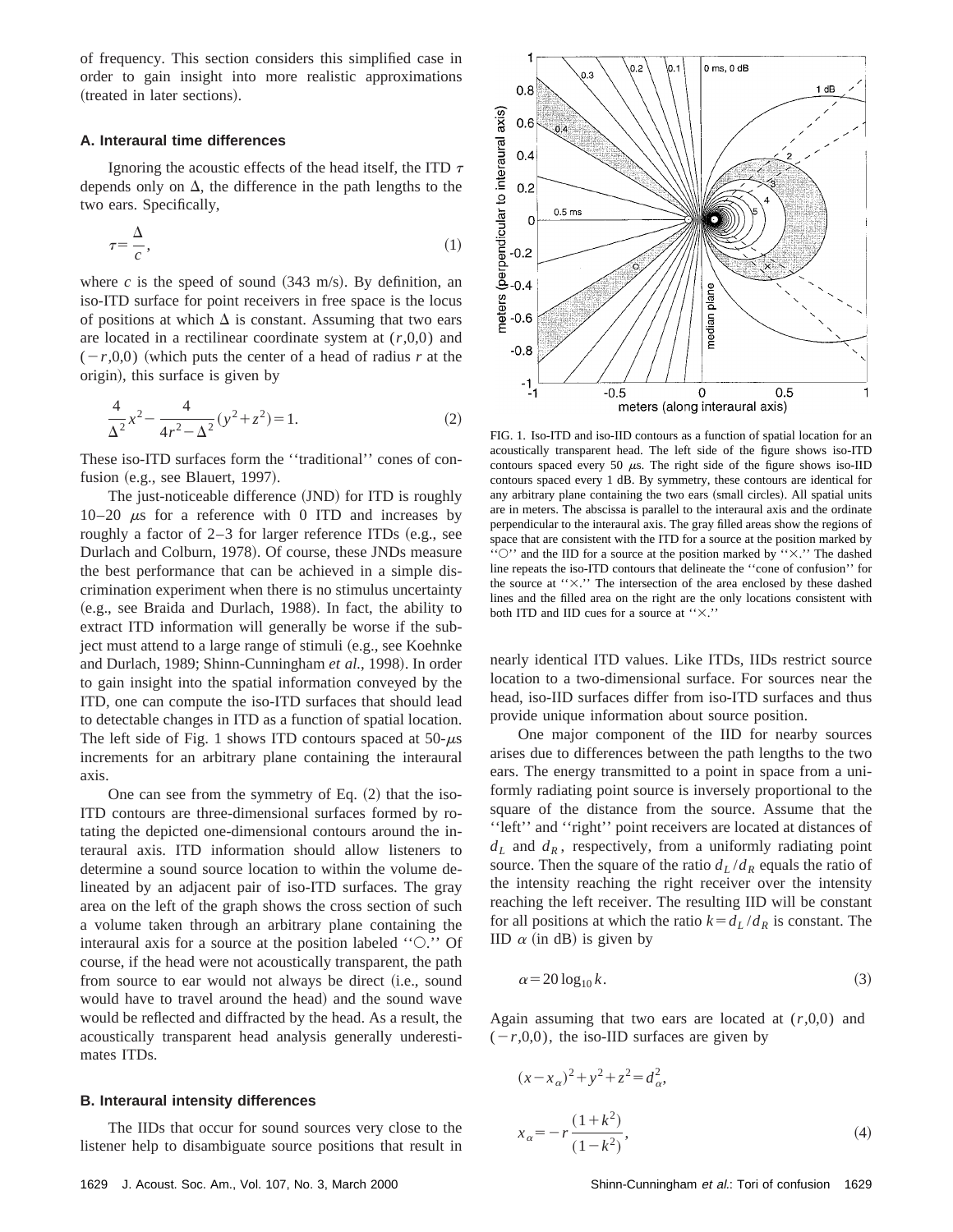$$
d_{\alpha} = \left| \frac{2rk}{1 - k^2} \right|.
$$

These iso-IID surfaces constitute perfect spheres of radius  $d_{\alpha}$ , whose centers fall on the interaural axis at  $(x_{\alpha},0,0)$ . Both the distance from the center of the sphere to the nearer ear and the radius of the sphere increase with decreasing IID magnitude (as  $k$  approaches one). As the IID approaches zero, the magnitudes of both  $d_{\alpha}$  and  $x_{\alpha}$  grow to infinity and the iso-IID sphere degenerates to the entire median plane. The iso-IID sphere degenerates to a point at the position of the nearer ear as the IID magnitude increases  $(k$  approaches zero or infinity).

The just-noticeable difference  $(JND)$  in  $IID$  is approximately 0.8 dB, independent of frequency and reference IID (e.g., see Mills, 1960; Hershkowitz and Durlach, 1969; Mills, 1972). The right side of Fig. 1 shows iso-IID contours at 1-dB separations for source positions on an arbitrary plane containing the interaural axis. As with iso-ITD curves, rotating these iso-IID curves around the interaural axis generates iso-IID surfaces in 3-space. In other words, gross IID information alone should allow subjects to determine source location to a volume of space whose bounding surfaces are iso-IID spheres separated by one JND. The shaded gray area on the right side of Fig. 1 shows the cross section of such a volume (through a plane containing the interaural axis) for a source at location " $\times$ ."

#### **C. Tori of confusion**

The goal of this analysis is to estimate how well subjects can judge source position based only on robust, binaural cues. It is generally accepted that ITD and IID are separately computed in individual frequency channels. Both types of binaural information have a limited resolution; however, both are available to help determine source location. A listener should be able to determine source location to within the intersection of the volumes separately determined by IID and ITD information. In other words, based on binaural cues, a subject should be able to determine source location to within a volume whose four bounding surfaces are the two iso-IID spheres and two iso-ITD cones described above.

For the source at location  $''\times''$  in Fig. 1, the listener should be able to judge the location of the source as somewhere within the gray area on the right half of the figure based on IID information alone. ITD information constrains the source to be between the dashed lines on the right side of the figure. In the horizontal plane, the intersection of these constraints forms two roughly square regions positioned symmetrically about the interaural axis. Rotating these areas around the interaural axis defines the locus of positions for which the binaural cues are consistent with those from a source at position  $"X."$ 

The extent of the resulting volume of space varies dramatically with source position. For source positions that are near the head and on the interaural axis, IID cues alone will restrict the source position to a relatively small region of space. In contrast, both iso-IID and iso-ITD surfaces degenerate to the same surface for a source on the median plane so that gross binaural cues only determine source position to a broad swatch of space within about 5 deg of the median plane. For intermediate locations, iso-IID and iso-ITD surfaces are nearly perpendicular to one another and the combination of cues provides much more information than either cue taken alone. In these cases, the intersection of the IID and ITD volumes is a torus-shaped volume.<sup>1</sup> We call these volumes "tori of confusion<sup>2</sup>" (after the "cones of confusion'') to reflect the additional constraints on source location derived from the IID for a nearby source. If the source is more than 2 meters away, the change in IID with source position is too gradual to provide spatial information (at least for an acoustically transparent head), and the source can only be localized to a volume around the correct cone of confusion.

This analysis demonstrates why one should not think of IID as providing distance information about nearby sources, *per se*. Instead, IID cues provide information about the location of the source in both distance and direction. In addition, distance perception (based on binaural information) does not depend on source azimuth, but rather on the angle between the source cone and the interaural axis. In the next section, these transparent-head iso-IID and iso-ITD surfaces are compared to those derived for a simple rigid, spherical head model.

# **II. INTERAURAL DIFFERENCES FOR A RIGID, SPHERICAL HEAD**

Treating the head as rigid sphere, Rabinowitz and his colleagues (Rabinowitz *et al.*, 1993) derived how the pressure on the surface of a rigid sphere varies for a point source at an arbitrary location. This analysis has previously been applied to the problem of determining how sound pressure varies with source position for nearby sources (e.g., see Duda and Martens, 1998; Brungart and Rabinowitz, 1999). The current analysis focuses on how much spatial information binaural cues convey as a function of source position and how these results differ (and are similar to) the simple analysis given in the previous section.

The current computations also use the spherical head model presented by Rabinowitz et al. (1993). The point receivers (ears) are assumed to be at opposite ends of one diameter of a rigid sphere of radius 8 cm. From these assumptions, interaural differences depend only on source distance and cone-of-confusion angle (solutions will be symmetrical about the interaural axis). The complex pressure on the surface of the sphere was calculated for a uniformly radiating point source at all directions, distances between 12 cm and 10 m, and frequencies ranging from 20 to 20 000 Hz. The ratio of the RMS pressures on opposite sides of the sphere were then computed in order to determine interaural differences in intensity and time as a function of sound frequency and source position. These results were then smoothed in frequency using a 1/3-octave-wide kernel.

#### **A. Interaural time differences**

ITD was estimated from the phase of the ratio of the complex transfer functions for the right and left ears. The interaural phase difference was nearly linear (after unwrap-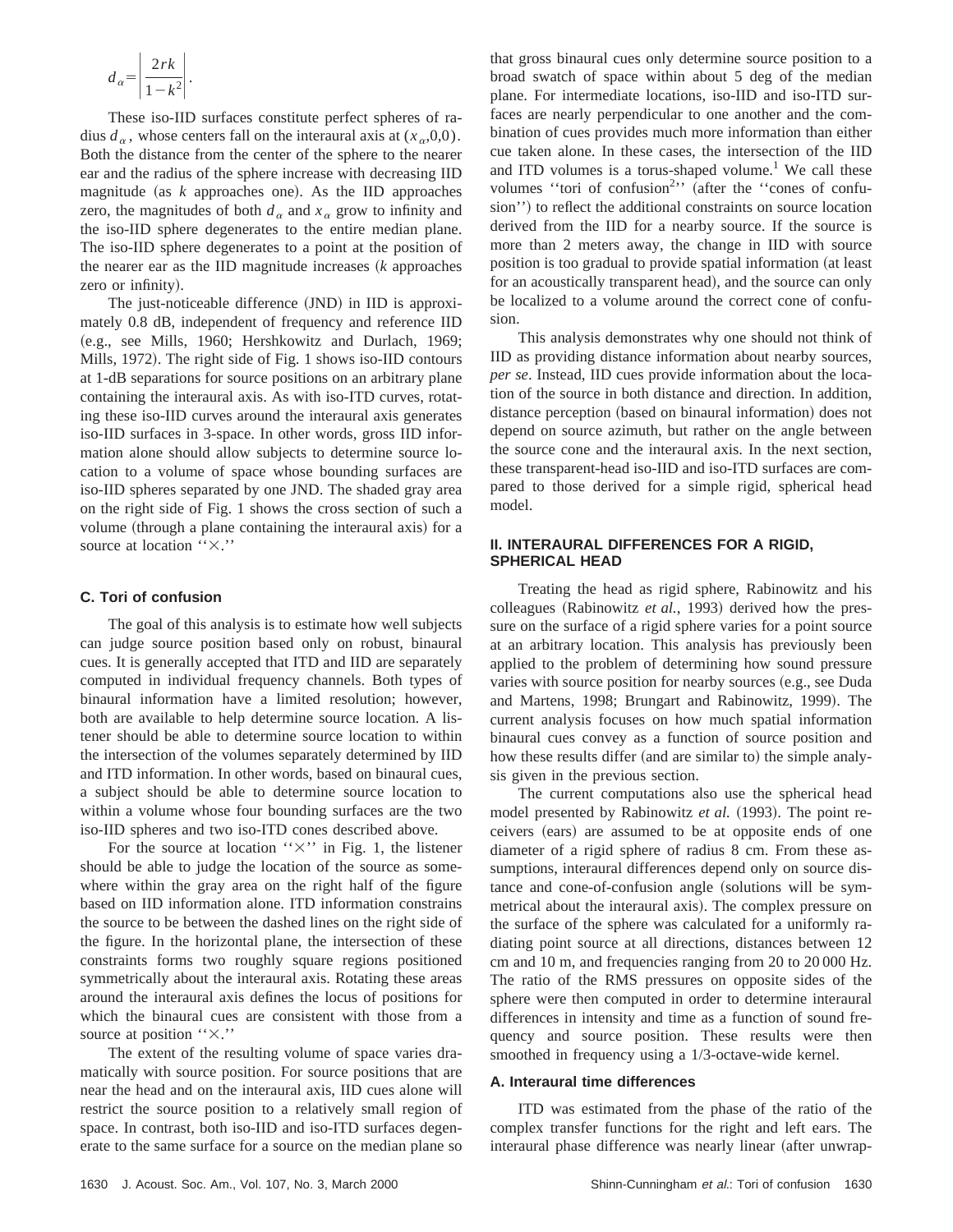

ping the phase) up to 6 kHz for all distances and angles. Since ITDs are generally assumed to be relatively unimportant above 2 kHz, a single ITD value was estimated for each source location by averaging the slope of the interaural phase versus frequency function for frequencies below 2 kHz.

At any particular location, the expected ITD using a spherical head model is larger than that predicted in the earlier analysis, as expected (i.e., the iso-ITD surfaces are more closely spaced). This difference in ITD magnitude arises primarily because the path length to the far car is longer for a rigid sphere compared to an ''invisible'' head, increasing the ITD for a given source location. Although the ITD increases slightly as the source approaches the ear along a particular cone of confusion, the resulting distance information is negligible for most source positions. As a result, the spatial information conveyed by the ITD for a rigid head follows roughly the same geometry as predicted by the analysis in the previous section; namely, the ITD determines source location to near a particular cone of confusion. In general, the volumes of the cones of confusion are smaller than for the case of an acoustically transparent head.

#### **B. Interaural intensity differences**

The top half (panels  $A$ ,  $B$ , and  $C$ ) of Fig. 2 plots the IID as a function of source position for an arbitrary plane through the interaural axis. In general, the magnitude of the IID increases as the source approaches either ear (consistent with the analysis for an acoustically transparent head). In addition, the IID becomes more complex and grows in magnitude as frequency increases. At low frequencies  $(500 \text{ Hz})$ and below, see panel A), the IID function is shaped nearly identically to the IID function for an acoustically transparent head. However, even for low frequencies, the IID magnitude at a particular location is larger when the head is treated as a rigid sphere rather than acoustically transparent. As fre-

FIG. 2. IID as a function of spatial location in an arbitrary plane through the interaural axis using a spherical head model with diametrically opposed ears. The interaural intensity difference (right ear relative to left ear, in decibels) is plotted in the vertical dimension. The (*x*,*y*) position corresponds to the location of the source relative to a head centered at  $(0,0)$  of radius 8 cm. The locations of the ears are shown by asterisks in the *x*-*y* plane at the bottom of the figure. The median plane is located at  $x=0$ . The top row (panels  $A$ ,  $B$ , and  $C$ ) shows the overall IID for three different frequencies (500, 2000, and 5100 Hz). The bottom row (panels  $D$ , E, and F) shows the normalized IID (total IID less the IID that arises for a source infinitely far, i.e., 10 m, from the sphere) for the same three frequencies.

quency increases, the IID begins to show a directional dependence, with the IID increasing as the source position moves away from the median plane (e.g., see panels B and C). The IID actually decreases for mid and high frequencies as the source position approaches the interaural axis. This results from the fact that the sound waves traveling around the head add in phase at the far ear as the source approaches the interaural axis, thereby increasing the intensity of the sound at the far ear and decreasing the IID (the so-called "acoustic bright spot"). In the limit, for sources relatively far from the head, the iso-IID surfaces must approach the cones of confusion. For these distances, the IID at a given frequency depends only on the angle from the source to the interaural axis.

In order to gain further insight into the dependence of the IID on source position, the IID for a source very far from the head  $(i.e., for a source at 10 m) was calculated for all$ possible cone-of-confusion angles. For each source position, the IID that occurs for a source at 10 meters in that direction was subtracted from the overall IID to form ''normalized  $IIDs'$  (i.e., the IID was normalized by subtracting the IID for a source from the same direction, but at an effectively infinite distance). The normalized IIDs are plotted in the bottom half of Fig. 2 (panels  $D$ , E, and F) for the same frequencies shown in the top half of the figure.

At low frequencies, IID is approximately zero for sources far from the head and the normalization has little effect (panels  $A$  and  $D$ ). For higher frequencies, the IID for a distant source accounts for a large percentage of the overall IID. Once this distant-source IID is removed, the only positional dependence in the IID is nearly identical to the form predicted by the analysis for an acoustically transparent head, independent of frequency (compare panels B and C with  $E$  and  $F$ ). In other words, while the magnitude of the normalized IID is slightly larger than the IID predicted for an acoustically transparent head, the shape is virtually identical.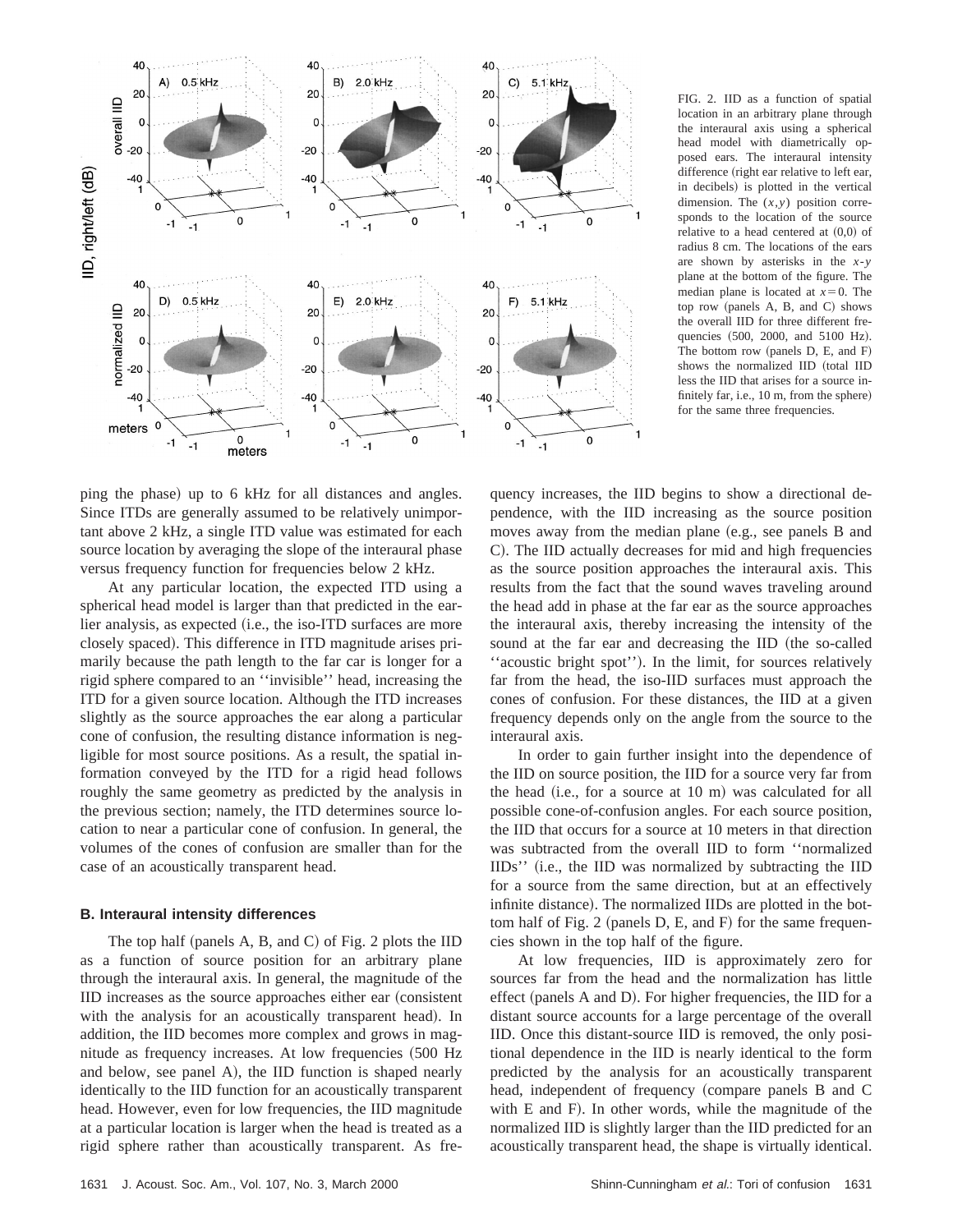

FIG. 3. Iso-IID contours as a function of spatial location in a plane through the interaural axis using a spherical head model. The spherical head is centered at  $(0,0)$  and the ears are located at  $(\pm 0.08,0)$  m. The left half of each panel shows the overall iso-IID contours. The right half of each panel shows the iso-IID contours that remain after the IID that arises for a source infinitely far  $(i.e., 10 m)$  from the head is subtracted. Contours are shown for 1-dB increments, starting at 1 dB (contour nearest to the median plane). The top row shows the IID for three different frequencies (500, 2000, and 5100 Hz) assuming that the ears are diametrically opposed. In these panels  $(A, B, and C)$ , the results are valid for an arbitrary plane containing the interaural axis. The bottom row shows the IID for the same three frequencies when the ears are displaced 10 deg behind the center of the head in the horizontal plane. In these panels (D, E, and F), the results are valid for the horizontal plane.

Iso-IID contours derived from the plots in Fig. 2 are shown in the top row (panels A, B, and C) of Fig. 3 (the bottom row is discussed in the next section). The left side of each panel shows the full iso-IID contours and the right side of each panel shows the corresponding normalized iso-IID contours. For low frequencies  $(e.g., see panel A)$ , iso-IID contours are grossly similar to the iso-IID contours for an acoustically transparent head. At intermediate frequencies  $(e.g., panels B and C)$ , the iso-IID contours become complex, varying both with the angle from the interaural axis and the relative distance from the source to the two ears. Once the head-shadow IID component (i.e., the component present for sources infinitely far from the head) is removed from the IID surfaces (right half of each panel), the remaining iso-IID contours depend mainly on the relative distance from the source to the two ears, like iso-IID contours for an acoustically transparent head. The main distinction between the two cases is that the IIDs for an acoustically transparent head are slightly smaller in magnitude than those that arise for a spherical head. As a result, the volumes of spatial uncertainty delineated by the iso-IID contours for the normalized IIDs are slightly smaller than from those predicted by an acoustically transparent head.

This analysis shows that the IIDs that arise for a rigid, spherical head model can be broken down into two components. The first component is frequency-dependent but distance-independent. As expected, the magnitude of this distant-source component increases dramatically with frequency. For frequencies below about 500 Hz, this factor is negligible; at high frequencies, this ''head shadow'' dominates the overall IID. The second component, the ''normalized IID,'' varies with the relative distance from the source to the two ears and conveys roughly the same spatial information predicted for an acoustically transparent head. While

this relative-distance component increases with frequency, the frequency dependence is not pronounced.

#### **C. Tori of confusion**

ITD information for a rigid spherical head conveys information about the angle between the source cone and the interaural axis. Although the ITD increases slightly as the source approaches the head, these deviations from the perfect "cones of confusion" are small in perceptual terms (as pointed out previously; e.g., see Brungart, 1998; Brungart and Rabinowitz, 1999).

Spatial information conveyed by the IIDs varies dramatically with frequency. At low frequencies (below 500) Hz), the IID information is essentially the same as predicted for an acoustically transparent head. At high frequencies, the IID primarily conveys information about source direction, but also conveys some information about the relative distances from the source to the two ears. At intermediate frequencies, the IID varies with angle from the interaural axis and with relative distance to the two ears.

In other words, at both intermediate and high frequencies, part of the information conveyed in the IID covaries with the information conveyed in the ITD. Combining ITD and IID information will restrict the possible source position to a torus of confusion. However, if the source is broadband, combining spatial information in the IIDs in different frequency bands will restrict the source location to the same torus of confusion, since mid- and high-frequency IIDs contain spatial information similar to the information conveyed by ITD.

It must be pointed out that the spherical-head approximation becomes increasingly less accurate as frequency increases. In particular, above about 6 kHz, spectral notches and peaks that depend on the angle around the interaural axis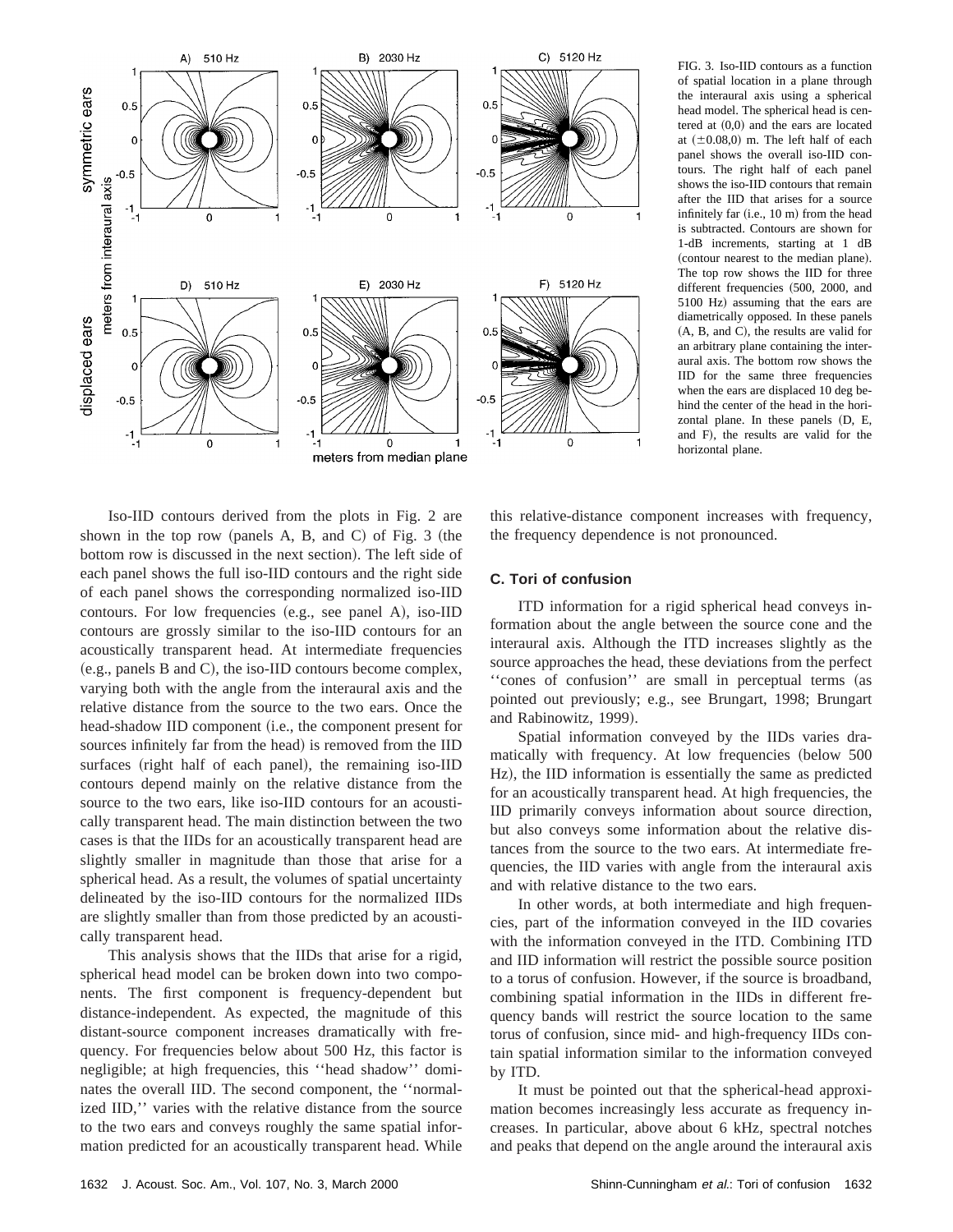(the angle around the torus of confusion) will begin to arise in the signals at the ears due to the acoustic effects of the pinnae. These notches and peaks will cause changes not only in the energy pattern at the individual ear drums, but will result in IIDs since the effects are different at the left and right ears. Also, for frequencies between 2 and 5 kHz, torso reflections may affect the IID (Algazi et al., 1999). Thus the IID analysis for a rigid spherical head model is most useful for relatively low frequencies.

Overall, this analysis shows that when sources are within a meter of the listener, low- and mid-frequency IID information should allow listeners to localize a source to within a torus of confusion. This IID information is further refined by the ITD cues, which partially covary with IIDs at mid and high frequencies. Many of the observations made for the acoustically transparent head analysis continue to hold. For instance, the volume of a torus of confusion increases as the angle between the source cone and the interaural axis increases until it degenerates to the entire median plane. The toroidal volume decreases as the angle between the source cone and the interaural axis decreases and as the source moves closer to the nearer ear. For sources beyond 2 meters from the listener, IID changes so gradually with distance that it conveys no useful spatial information beyond that contained in the ITD and the torus of confusion degenerates into a cone of confusion.

# **III. INTERAURAL DIFFERENCES FOR DISPLACED EARS**

Human ears are not diametrically opposed on the head. For instance, in their analysis of the range dependence of the HRTF, Duda and Martens (1998) assumed that the ears were located 10 deg behind the diameter parallel to the interaural axis. This asymmetry is relatively small, but complicates the geometry of iso-binaural surfaces. In particular, the rotational symmetry that is assumed in the above discussion no longer holds; instead of symmetrical tori of confusion, binaural cues will allow the listener to locate the source to within some skewed volume. In this section, we examine the effect of displacing the ears backward on the head.

The same rigid spherical head model was used to calculate the transfer function from a point source in space to point receivers on the surface of a rigid sphere (Rabinowitz *et al.*, 1993). However, the point receivers were assumed to be angularly displaced backward by 10 deg in the horizontal plane. Of course, for a head in which the ears are angularly displaced, different planes containing the *x*-axis yield slightly different iso-IID and iso-ITD contours (i.e., binaural differences are no longer constant on a cone of confusion). While full rotational symmetry no longer holds, binaural cues are mirror symmetric about the horizontal plane [i.e., the binaural differences that occur for a source at  $(x, y, z)$  are equal to those for a source at  $(x, y, -z)$ . Such symmetry is consistent with up/down and down/up reversals that are occasionally reported in the literature (e.g., see Wenzel *et al.*, 1993). The only plane containing the *x*-axis and the two ears is the horizontal plane  $(z=0)$ ; results in this plane show the greatest (front–back) asymmetry. As a result, the distortion of the iso-binaural contours from those seen in the analysis for the symmetrically placed ears will be greatest through the horizontal plane.

# **A. Interaural time differences**

Iso-ITD contours that arise for a spherical head with the ears displaced are nearly indistinguishable from the iso-ITD contours for a head with diametrically opposed ears. The biggest difference is that the ITD is slightly smaller at positions near an azimuth of 90 deg when the ears are displaced. This is explained by the observation that if a source moves from 78 to 79 deg in the horizontal plane, it moves away from the left  $~f$ ar and toward the right  $~(pear)$  ear, causing an increase in the ITD. However, a source at 80 deg azimuth is directly opposite the left ear, so as a source moves from azimuth 80 to 81 deg, it actually moves closer to the far ear (around the back of the head) as well as moving closer to the near ear. As a result, for sources located at azimuths between 80 and 100 deg, the difference in the path lengths to the two ears does not change significantly with azimuth and the magnitude of the ITD is reduced for locations to the side of the head. Thus the main effect of positioning the ears behind the center of the head is to decrease ITD magnitude.

#### **B. Interaural intensity differences**

The bottom row (panels  $D$ ,  $E$ , and  $F$ ) of Fig. 3 plots overall- and normalized-iso-IID contours for locations in the horizontal plane when the ears are displaced. It should be emphasized that nonhorizontal planes containing the *x*-axis would yield different iso-IID contours. In particular, since only the horizontal plane bisecting the head passes through the ears, the iso-IID contours for this plane show the greatest asymmetry (and reach the largest values).

Looking first at the iso-IID contours for the overall IID (left half of each panel), the IID function is no longer front– back symmetric (compare top and bottom rows in Fig. 3). There are two factors influencing the IID as a function of location in the horizontal plane. The first can be ascribed to differences in the ratio of the path lengths to the two ears. This factor is maximal for sources located 100 deg to the side of the median plane for sources in the horizontal plane containing the ears and increases as the source approaches the head. The second factor depends on the head shadow and varies with the direction between source and head as well as with frequency. The relative importance of this second factor increases with frequency.

The maxima of the normalized iso-IID functions (right half of each panel) are skewed toward an azimuthal angle of 100 deg (in line with the near ear). Nonetheless, this spatial dependence is similar to the spatial dependence exhibited for the symmetrical case. The IID information consists of a component that varies with azimuthal angle and a component that varies with the relative path length from source to the two ears.

#### **C. Distorted tori of confusion**

Because of the asymmetry for angularly displaced ears, the combination of IID/ITD information taken across fre-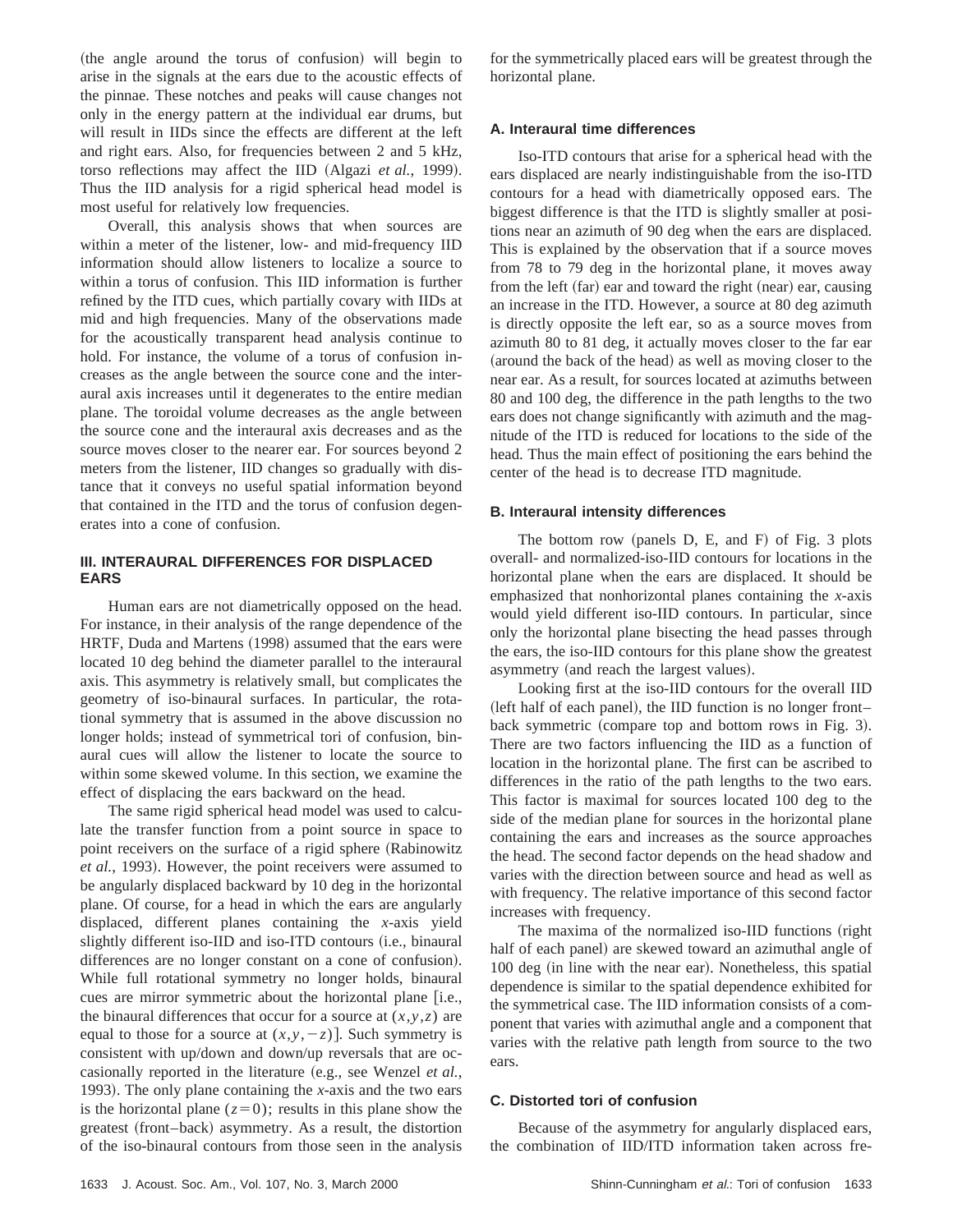

FIG. 4. Constraints on spatial location due to the IID for a spherical head model in which the ears are angularly displaced. Each row corresponds to one source location (plotted as an asterisk in each panel). The solid circle in the middle of the panel shows the head. Each column corresponds to a different frequency. In each plot, the source is constrained to fall within the area delineated by the drawn contours by the IID in the corresponding frequency range.

quency no longer forms a symmetrical torus of confusion. ITD information constrains the source to be on a distorted cone of confusion. In order to gain insight into how the IID would constrain locations for sources at various locations in the horizontal plane, Fig. 4 shows the locations in the horizontal plane that are consistent with the IID in different frequencies (columns) for a source in various locations (rows).

Figure 4 shows that the tori of confusion are skewed by the angular displacement of the ears, but many of the observations made for the symmetrical model still hold. In particular, IID information will constrain the source location to within some volume of space. The size of the volume decreases as the source nears an ear and increases as sources approach the median plane. In general, there are locations both in front of and behind the listener that could give rise to the observed IID cues at each frequency, consistent with front/back and back/front reversals. At lower frequencies, the source position is constrained in both distance and direction, similar to predictions from an acoustically transparent head analysis. As frequency increases, iso-IID contours vary more dramatically with source direction than source distance and provide information that is similar to the information in the ITD. For some source positions, the IID in moderate and high frequencies constrains the source to fall within one of two spatial bands (e.g., see panels  $C$  and  $D$ ), roughly corresponding to two different cones of confusion (one of which contains the actual source location). This occurs because the  $\text{IID}$  is not monotonic with source azimuth (see Fig. 2) so that there can be two or more connected regions of space consistent with the IID in mid and high frequencies. Looking across these spatial constraints, broadband IID information (with or without ITD information) restricts the source location to within a volume of space that forms a distorted torus of confusion.

#### **IV. SUMMARY AND DISCUSSION**

These results show that when sources are close to one ear, IIDs vary dramatically with source position and frequency so that using only binaural cues, a broadband sound source can be located to somewhere on a ''torus of confusion.'' ITD cues determine source position to within a cone of confusion. IIDs vary with both distance and direction for sources, but are only significant for sources within one or two meters of the head and close to the interaural axis.

There are two main components of the IID: one that depends primarily on the ratio of the path lengths from the source to the two ears and one that depends on the direction from the source to the center of the head. The relative importance of these two factors depends on frequency, primarily because the magnitude of the second factor increases with frequency.

Of course, the acoustic signals at the ears of a real listener include many effects not considered here. In particular, the effects of the shoulders, torso, and pinnae are known to be acoustically significant and to affect localization judgments. However, the current results demonstrate how gross binaural cues vary with direction and distance. In addition, the current analysis is most accurate at low frequencies, precisely the frequencies at which IIDs do not occur for distant sources.

When one considers the problem of how to estimate source position from the acoustic cues available at the eardrums, the importance of the ''extra-large'' IIDs that can occur for sources very near the listener becomes clear. It has been reported that ITD cues dominate judgments of source direction for broadband sounds (Wightman and Kistler, 1992). In these experiments, IID and spectral shape cues derived from individually measured head-related transfer functions (HRTFs) were pitted against interaural phase information (derived from a different spatial location using the individualized HRTFs). In the study, the measured HRTFs were taken for relatively distant sources, where only the head shadow contributed to the IID. The results show that as long as the source signal contained low frequencies, judgments of source direction were dominated by the ITD cue. In contrast, many headphone experiments in which ITD and IID cues are pitted against one another (e.g., see the review in Durlach and Colburn, 1978, as well as Buell *et al.*, 1994; Buell and Trahiotis, 1997) show that a large, broadband IID favoring one ear biases judgments of source direction toward that ear, even when ITD cues indicate a different direction. From the current analysis, we see that a large, low-frequency IID only occurs for sources near the ear *and* close to the interaural axis. Thus in many dichotic headphone studies, the lowfrequency IID in the imposed broadband IID restricts the possible source location to be a very small volume of space close to the ear. A parsimonious explanation for all of these results is that both ITD and IID information are used to determine source position, but that low-frequency ITD information is generally more reliable than head-shadow cues. Only very large, low-frequency IIDs (which can only occur when sources are very near one ear) are sufficiently reliable to overcome the dominance of low-frequency ITD information. In fact, if the auditory system treats ITD and IID infor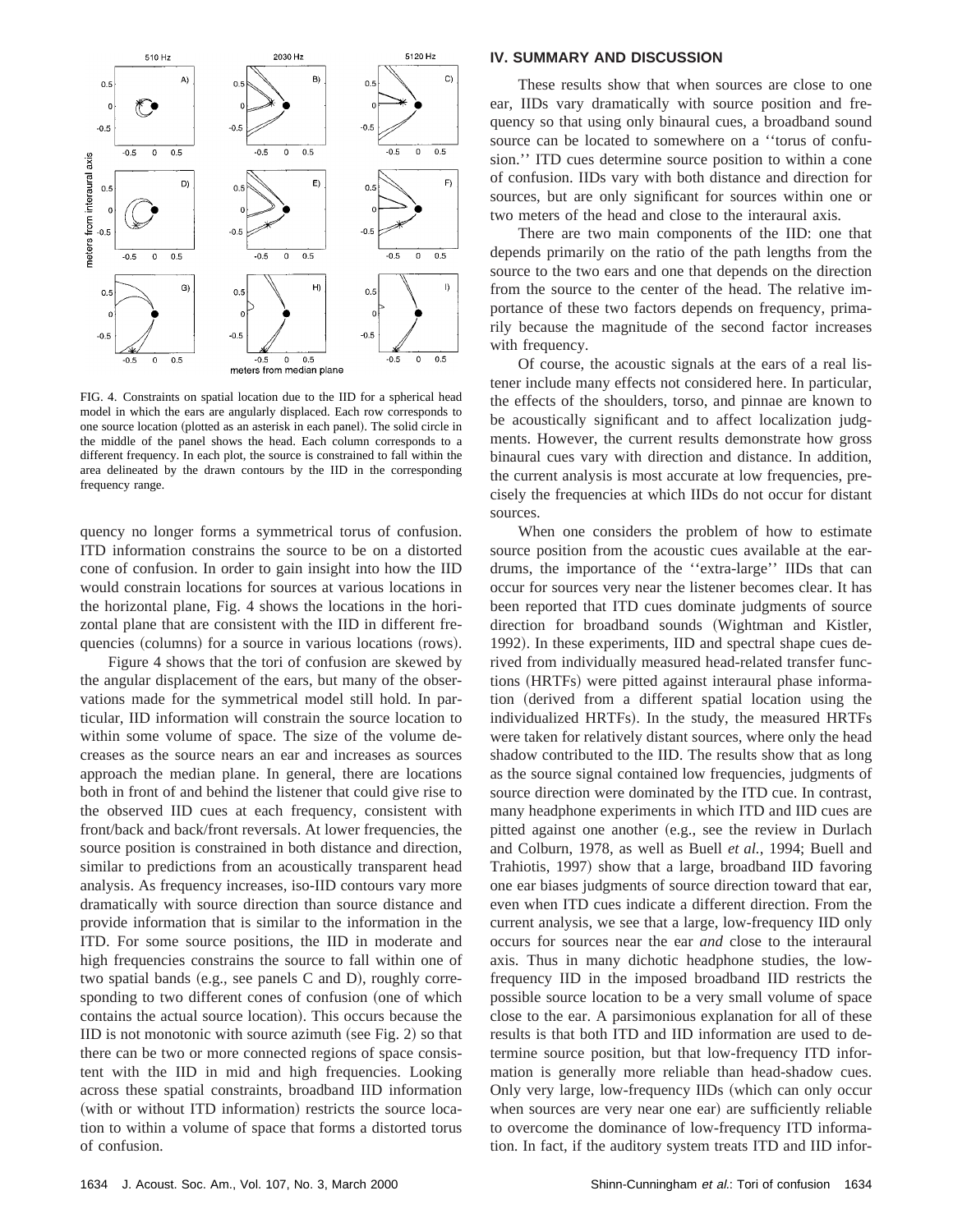mation as separate, independent channels of spatial information, a maximum-likelihood estimation approach (e.g., see Duda, 1997), will predict dual source images (as are often reported in the literature) for ITD/IID pairings that are inconsistent.

It should also be pointed out that energy differences in the signals reaching the two ears are important for spatial unmasking in many real-world listening situations. Thus the pattern of spatial unmasking for sources close to the listener may be different than when sources are more than a meter away. If a source is near the interaural axis and close to the head, the ''better ear'' advantage will be more pronounced than when a source is at the same direction but distant from the head. However, the extra-large IIDs that arise in such a situation may actually decrease the binaural component of spatial unmasking (e.g., see Colburn and Durlach, 1965). The question of how these two factors play out under freefield listening conditions is relevant for understanding spatial unmasking in true ''cocktail party'' situations, where talkers may be fairly close to the listener.

Finally, it must be emphasized that above 6 kHz, large IIDs will arise due to the interaction of the pinnae with the sound waves. At intermediate frequencies, torso effects will alter the IID. However, the analysis presented here is most useful for predicting the IID for the very frequencies which are normally assumed to have zero IID for ''naturally occurring,'' free-field sources. This analysis demonstrates how the unique low-frequency IIDs for sources near the listener depend upon spatial position, and how these IIDs may allow listeners to determine where on the cone of confusion a source is located.

#### **ACKNOWLEDGMENTS**

This work was supported in part by AFOSR Grant No. F49620-98-1-0108. The authors gratefully acknowledge assistance from Jay Desloge and Douglas Brungart with code for the analysis of the spherical head model. Nat Durlach, Wesley Grantham, Fred Wightman, and an anonymous reviewer provided valuable feedback and criticisms of earlier drafts of this work. A more extensive description of this work is available as Technical Report CAS/CNS-TR-99-026 from the Boston University Department of Cognitive and Neural Systems.

<sup>2</sup>We have previously used the more colloquial term "doughnuts of confusion'' to describe the volume of spatial uncertainty.

- Algazi, V. R., Avendano, C., and Duda, R. O. (1999). "Low-frequency ILD elevation cues," J. Acoust. Soc. Am.  $106(4)$ , 2237.
- Avendano, C., Algazi, V. R., and Duda, R. O. ~**1999**!. ''A head-and-torso model for low-frequency binaural elevation effects,'' in *Proceedings of the 1999 IEEE Workshop on Applications of Signal Processing to Audio and Acoustics*, New Paltz, NY.
- Blauert, J. (1997). *Spatial Hearing*, 2nd ed. (MIT Press, Cambridge, MA).
- Braida, L. D., and Durlach, N. I. (1988). "Peripheral and central factors in intensity perception,'' in *Auditory Function: Neurobiological Bases of* Hearing, edited by G. M. Edelman, W. E. Gall, and W. M. Cowan (Wiley, New York), pp. 559-583.
- Brungart, D. S. (1998). "Preliminary model of auditory distance perception for nearby sources,'' in *Proceedings of the NATO AS1 on Auditory Computational Hearing*, Il Ciocco, Italy.
- Brungart, D. S., and Durlach, N. I. (1999). "Auditory localization of nearby sources II: Localization of a broadband source in the near field,'' J. Acoust. Soc. Am. **106**(4), 1956–1968.
- Brungart, D. S., and Rabinowitz, W. M. (1999). "Auditory localization of nearby sources I: Head-related transfer functions,'' J. Acoust. Soc. Am. **106**(3), 1465–1479.
- Brungart, D. S., and Rabinowitz, W. R. (1996). "Auditory localization in the near field,'' in *Proceedings of the Third International Conference on Auditory Display*, Palo Alto, CA.
- Buell, T. N., and Trahiotis, C. (1997). "Recent experiments concerning the relative potency and interaction of interaural cues,'' in *Binaural and Spatial Hearing in Real and Virtual Environments*, edited by R. Gilkey and T. Anderson (Erlbaum, New York), pp. 139-150.
- Buell, T. N., Trahiotis, C., and Bernstein, L. R. ~**1994**!. ''Lateralization of bands of noise as a function of combinations of interaural intensitive differences, interaural temporal differences, and bandwidth,'' J. Acoust. Soc. Am. 95(3), 1482-1489.
- Butler, R. A., and Humanski, R. A. ~**1992**!. ''Localization of sound in the vertical plane with and without high-frequency spectral cues,'' Percept. Psychophys. **51**, 182–186.
- Butler, R. A., and Planert, N. (1976). "The influence of stimulus bandwidth on localization of sound in space,'' Percept. Psychophys. **19**, 103–108.
- Colburn, H. S., and Durlach, N. I. (1965). "Time-intensity relations in binaural unmasking," J. Acoust. Soc. Am. 38(1), 93-103.
- Coleman, P. D. (1963). "An analysis of cues to auditory depth perception," Psychol. Bull. **60**, 302–315.
- Duda, R. O. (1997). "Elevation dependence of the interaural transfer function,'' in *Binaural and Spatial Hearing in Real and Virtual Environments*, edited by R. Gilkey and T. Anderson (Erlbaum, New York), pp.  $49-76$ .
- Duda, R. O., and Martens, W. L. (1998). "Range dependence of the response of a spherical head model," J. Acoust. Soc. Am.  $104(5)$ , 3048– 3058.
- Durlach, N. I., and Colburn, H. S. (1978). "Binaural phenomena," in *Handbook of Perception*, edited by E. C. Carterette and M. P. Friedman (Academic, New York), pp. 365-466.
- Firestone, F. A. (1930). "The phase difference and amplitude ratio at the ears due to a source of pure tone,'' J. Acoust. Soc. Am. **2**, 260–270.
- Gilkey, R. H., and Anderson, T. R. (1995). "The accuracy of absolute localization judgments for speech stimuli," J. Vestib. Res.  $5(6)$ , 487-497.
- Hartley, R., and Fry, T. (1921). "The binaural location of pure tones," Phys. Rev. **18**, 431–442.
- Hershkowitz, R. M., and Durlach, N. I. (1969). "Interaural time and amplitude JND's for a 500 Hz tone,'' J. Acoust. Soc. Am. **46**, 1464–1467.
- Hirsch, H. R. (1968). "Perception of the range of a sound source of unknown strength," J. Acoust. Soc. Am. 43(2), 373-374.
- Hofman, P. M., Van Riswick, J. G. A., and Van Opstal, A. J. ~**1998**!. ''Relearning sound localization with new ears," Nat. Neurosci. 1(5), 417-421.
- Koehnke, J., and Durlach, N. J. (1989). "Range effects in the identification of lateral position,'' J. Acoust. Soc. Am. **86**, 1176–1178.
- Kulkarni, A., and Colburn, H. S. (1998). "Role of spectral detail in soundsource localization," Nature (London) 396, 747-749.
- Makous, J. C., and Middlebrooks, J. C. ~**1990**!. ''Two-dimensional sound localization by human listeners," J. Acoust. Soc. Am. 87(5), 2188-2200.
- Middlebrooks, J. C., Makous, J. C., and Green, D. M. ~**1989**!. ''Directional sensitivity of sound-pressure levels in the human ear canal,'' J. Acoust. Soc. Am. **86**, 89–108.
- Mills, A. W. (1960). "Lateralization of high-frequency tones," J. Acoust. Soc. Am. **32**, 132–134.
- Mills, A. W. (1972). "Auditory localization," in *Foundations of Modern* Auditory Theory, edited by J. V. Tobias (Academic, New York), pp. 303– 348.
- Molino, J. (1973). "Perceiving the range of a sound source when the direction is known,'' J. Acoust. Soc. Am. **53**, 1301–1304.
- Rabinowitz, W. R., Maxwell, J., Shao, Y., and Wei, M. (1993). "Sound localization cues for a magnified head: Implications from sound diffraction about a rigid sphere," Presence  $2(2)$ ,  $125-129$ .

<sup>&</sup>lt;sup>1</sup>It should be pointed out that the cross-sectional area of the "torus of confusion'' is not circular, although the word ''torus'' often conjures an image of a solid of rotation with a perfectly circular cross section. The more general definition of torus includes any solid created by rotation of a fixed cross-sectional area about an (in this case interaural) axis. Indeed, the crosssectional shape of the torus of confusion varies with spatial location of the source. For sources very close to one ear, the cross-sectional area is roughly trapezoidal; for sources near the median plane, the cross section is much more asymmetrical and significantly larger.